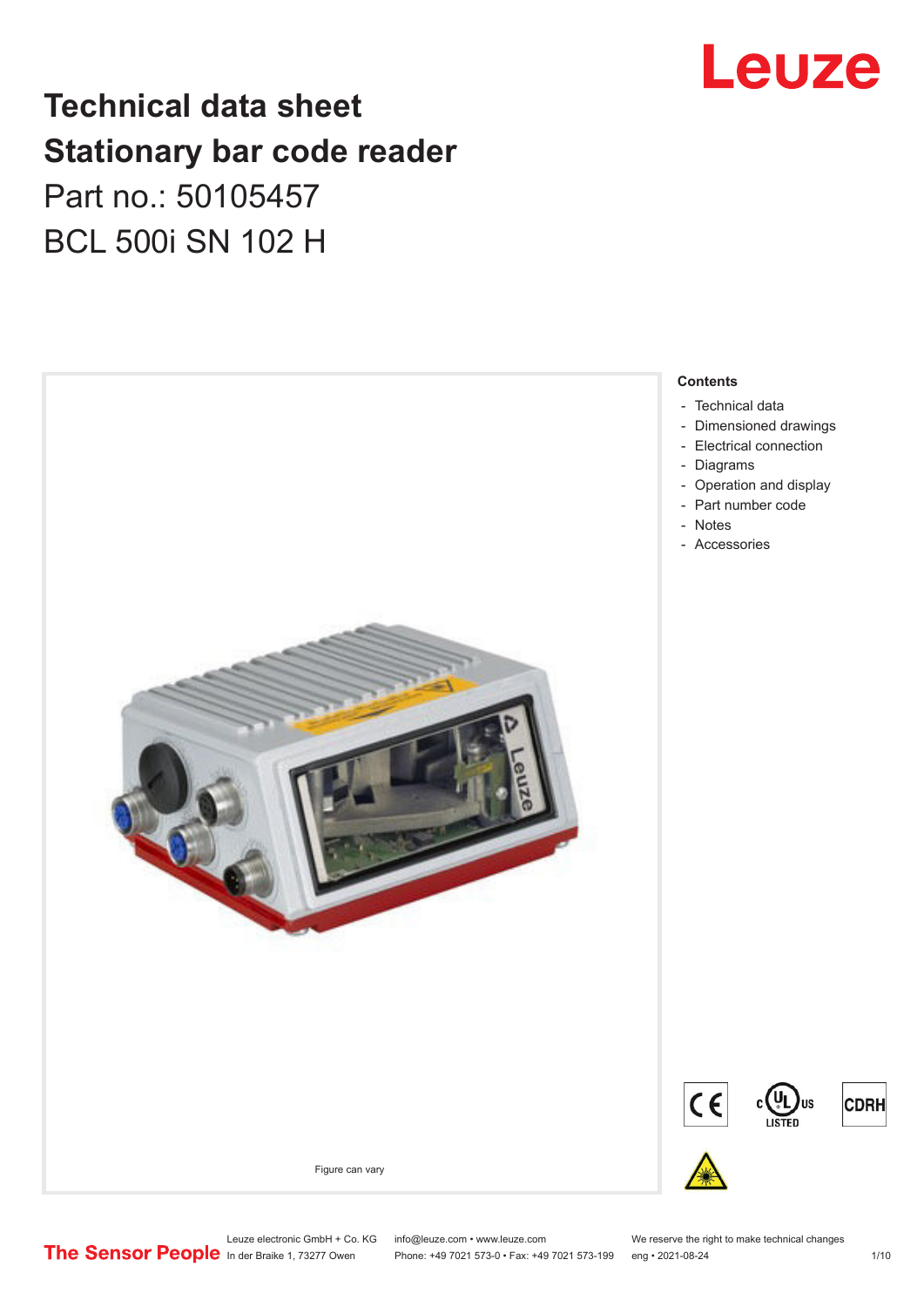# <span id="page-1-0"></span>**Technical data**

# **Basic data**

| <b>Series</b>                              | <b>BCL 500i</b>                    |
|--------------------------------------------|------------------------------------|
| <b>Special version</b>                     |                                    |
| <b>Special version</b>                     | Heating                            |
| <b>Functions</b>                           |                                    |
| <b>Functions</b>                           | Alignment mode                     |
|                                            | AutoConfig                         |
|                                            | AutoControl                        |
|                                            | AutoReflAct                        |
|                                            | Code fragment technology           |
|                                            | Heating                            |
|                                            | <b>LED</b> indicator               |
|                                            | Reference code comparison          |
|                                            |                                    |
| <b>Characteristic parameters</b>           |                                    |
| <b>MTTF</b>                                | 93 years                           |
|                                            |                                    |
| <b>Read data</b>                           |                                    |
| Code types, readable                       | 2/5 Interleaved                    |
|                                            | Codabar                            |
|                                            | Code 128                           |
|                                            | Code 39                            |
|                                            | Code 93                            |
|                                            | <b>EAN 128</b>                     |
|                                            | <b>EAN 8/13</b>                    |
|                                            | <b>EAN Addendum</b>                |
|                                            | GS1 Databar Expanded               |
|                                            | <b>GS1 Databar Limited</b>         |
|                                            | <b>GS1 Databar Omnidirectional</b> |
|                                            | <b>UPC</b>                         |
| Scanning rate, typical                     | $1,000$ scans/s                    |
| Bar codes per reading gate, max.<br>number | 64 Piece(s)                        |
| <b>Optical data</b>                        |                                    |
| <b>Reading distance</b>                    | 200  650 mm                        |
| <b>Light source</b>                        | Laser, Red                         |

| Reading distance                                | ZUU  000 IIIIII            |
|-------------------------------------------------|----------------------------|
| Light source                                    | Laser, Red                 |
| Wavelength                                      | 650 nm                     |
| Laser class                                     | 2, IEC/EN 60825-1:2007     |
| <b>Transmitted-signal shape</b>                 | Continuous                 |
| Usable opening angle (reading field<br>opening) | 60°                        |
| Bar code contrast (PCS)                         | 60%                        |
| <b>Modulus size</b>                             | $0.250.5$ mm               |
| <b>Reading method</b>                           | Line scanner               |
| <b>Scanning rate</b>                            | 800  1,200 scans/s         |
| <b>Beam deflection</b>                          | Via rotating polygon wheel |
| Light beam exit                                 | Front                      |
|                                                 |                            |

#### **Electrical data**

**Protective circuit** Polarity reversal protection

**Performance data** Supply voltage  $U_B$ **Power consumption, max.** 50 W

24 V, DC, -20 ... 20 %

| Inputs/outputs selectable                      |                                       |
|------------------------------------------------|---------------------------------------|
| Output current, max.                           | 100 mA                                |
| Number of inputs/outputs selectable 4 Piece(s) |                                       |
| <b>Voltage type, outputs</b>                   | DC                                    |
| Switching voltage, outputs                     | Typ. $U_B / 0 V$                      |
| Voltage type, inputs                           | DC                                    |
| Switching voltage, inputs                      | Typ. $U_B / 0 V$                      |
| Input current, max.                            | 8 mA                                  |
| Interface                                      |                                       |
|                                                |                                       |
| Type                                           | MultiNet Plus, RS 232, RS 422, RS 485 |
| <b>RS 232</b>                                  |                                       |
| <b>Function</b>                                | Process                               |
| <b>Transmission speed</b>                      | 4,800  115,400 Bd                     |
| Data format                                    | Adjustable                            |
| <b>Start bit</b>                               | 1                                     |
|                                                |                                       |
| Data bit                                       | 7,8                                   |
| Stop bit                                       | 1.2                                   |
| <b>Parity</b>                                  | None                                  |
| <b>Transmission protocol</b>                   | Adjustable                            |
| Data encoding                                  | <b>ASCII</b>                          |
|                                                |                                       |
| <b>RS 422</b>                                  |                                       |
| <b>Function</b>                                | Process                               |
| <b>Transmission speed</b>                      | 4,800  115,400 Bd                     |
| Data format                                    | Adjustable                            |
| <b>Start bit</b>                               | 1                                     |
| Data bit                                       | 7, 8 data bits                        |
| Stop bit                                       | 1, 2 stop bits                        |
| <b>Transmission protocol</b>                   | Adjustable                            |
| Data encoding                                  | ASCII                                 |
|                                                |                                       |
| <b>RS 485</b>                                  |                                       |
| <b>Function</b>                                | Process                               |
| <b>Transmission speed</b>                      | 57,600 Bd                             |
| Data format                                    | Fixed                                 |
| <b>Start bit</b>                               | 1                                     |
| Data bit                                       | 9 data bits                           |
| <b>Stop bit</b>                                | 1 stop bit                            |
| <b>Parity</b>                                  | None                                  |
| <b>Transmission protocol</b>                   | Fixed                                 |
| Data encoding                                  | <b>ASCII</b>                          |
| <b>Service interface</b>                       |                                       |
|                                                |                                       |
| Type                                           | <b>USB</b>                            |
|                                                |                                       |
| <b>USB</b><br><b>Function</b>                  |                                       |
|                                                | Configuration via software            |
|                                                | Service                               |
| <b>Connection</b>                              |                                       |
| <b>Number of connections</b>                   |                                       |
|                                                | 5 Piece(s)                            |
| <b>Connection 1</b>                            |                                       |
| <b>Function</b>                                | Service interface                     |
| Type of connection                             | USB                                   |
| <b>Designation on device</b>                   | <b>SERVICE</b>                        |
| <b>Connector type</b>                          | USB 2.0 Standard-A                    |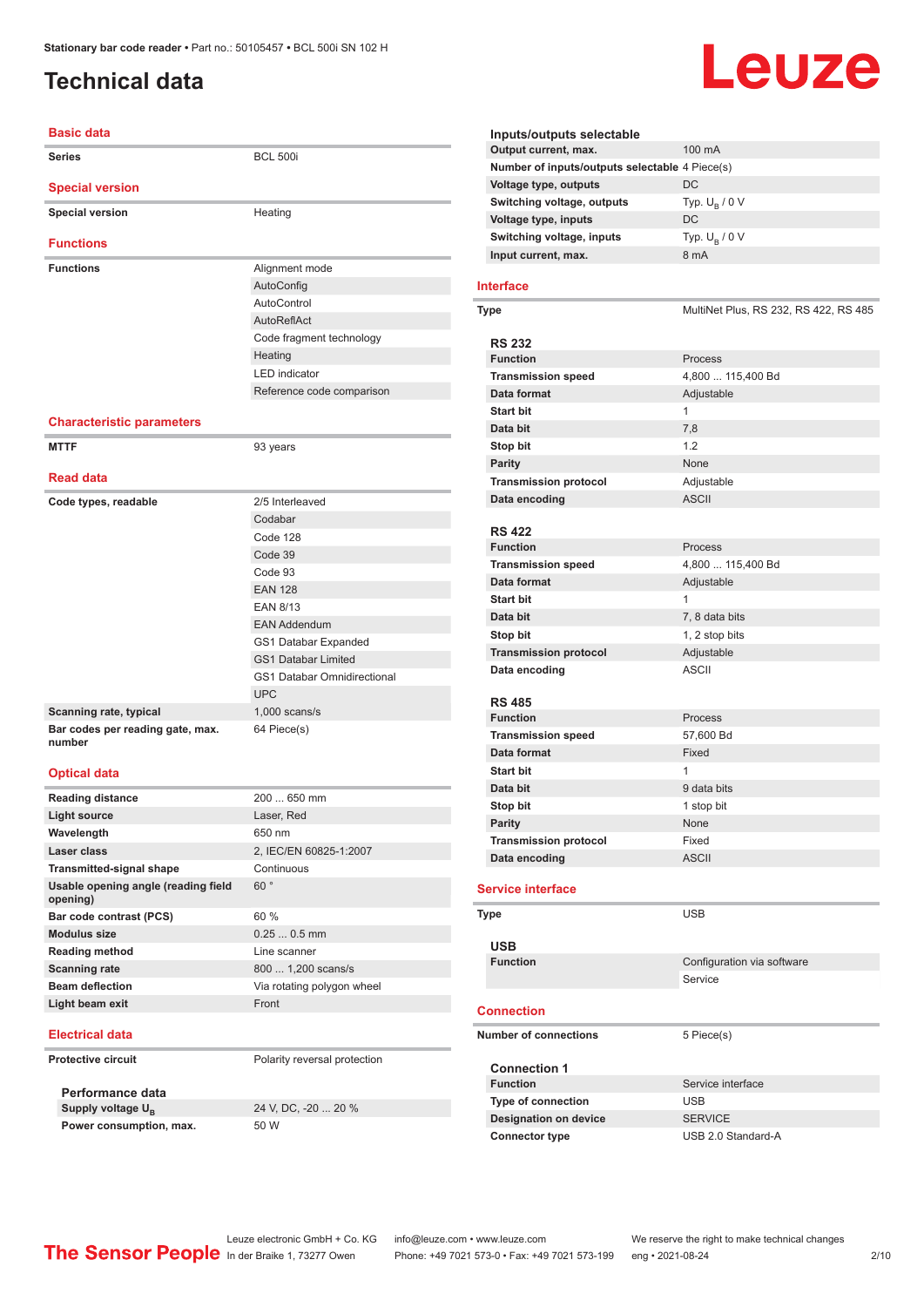# **Technical data**

# Leuze

| <b>Connection 2</b>          |                      |
|------------------------------|----------------------|
| <b>Function</b>              | Signal IN            |
|                              | Signal OUT           |
| <b>Type of connection</b>    | Connector            |
| <b>Designation on device</b> | SW IN/OUT            |
| <b>Thread size</b>           | M12                  |
| <b>Type</b>                  | Female               |
| <b>Material</b>              | Metal                |
| No. of pins                  | 5-pin                |
| Encoding                     | A-coded              |
|                              |                      |
| <b>Connection 3</b>          |                      |
| <b>Function</b>              | Signal IN            |
|                              | Signal OUT           |
|                              | Voltage supply       |
| <b>Type of connection</b>    | Connector            |
| <b>Designation on device</b> | <b>PWR</b>           |
| <b>Thread size</b>           | M12                  |
| <b>Type</b>                  | Male                 |
| <b>Material</b>              | Metal                |
| No. of pins                  | $5 - pin$            |
| <b>Encoding</b>              | A-coded              |
|                              |                      |
| <b>Connection 4</b>          |                      |
| <b>Function</b>              | <b>BUS IN</b>        |
| <b>Type of connection</b>    | Connector            |
| <b>Designation on device</b> | <b>HOST / BUS IN</b> |
| <b>Thread size</b>           | M12                  |
| <b>Type</b>                  | Male                 |
| <b>Material</b>              | Metal                |
| No. of pins                  | 5-pin                |
| Encoding                     | B-coded              |
|                              |                      |
| <b>Connection 5</b>          |                      |
| <b>Function</b>              | <b>BUS OUT</b>       |
| <b>Type of connection</b>    | Connector            |
| <b>Designation on device</b> | <b>BUS OUT</b>       |
| <b>Thread size</b>           | M12                  |
| <b>Type</b>                  | Female               |
| No. of pins                  | 5-pin                |

#### **Type of display** LED Monochromatic graphical display, 128x64 pixel, with background lighting **Number of LEDs** 2 Piece(s) **Type of configuration** Via web browser **Operational controls** Button(s) **Environmental data** Ambient temperature, operation -35 ... 40 °C **Ambient temperature, storage**  $-20$  ... +70 °C **Relative humidity (non-condensing)** 90 % **Extraneous light tolerance on the bar code, max.** 2,000 lx **Certifications Degree of protection** IP 65 **Protection class** III **Certifications** c UL US **Test procedure for EMC in accordance**  EN 55022 **with standard** EN 61000-4-2, -3, -4, -6 **Test procedure for shock in accordance with standard** IEC 60068-2-27, test Ea **Test procedure for continuous shock in accordance with standard** IEC 60068-2-29, test Eb **Test procedure for vibration in accordance with standard** IEC 60068-2-6, test Fc **Classification Customs tariff number** 84719000 **eCl@ss 5.1.4** 27280102

**Operation and display**

| <b>Customs tariff number</b> | 84719000 |
|------------------------------|----------|
| eCl@ss 5.1.4                 | 27280102 |
| eCl@ss 8.0                   | 27280102 |
| eCl@ss 9.0                   | 27280102 |
| eCl@ss 10.0                  | 27280102 |
| eCl@ss 11.0                  | 27280102 |
| <b>ETIM 5.0</b>              | EC002550 |
| <b>ETIM 6.0</b>              | EC002550 |
| <b>ETIM 7.0</b>              | EC002550 |

#### **Mechanical data**

| Design                   | Cubic                        |
|--------------------------|------------------------------|
| Dimension (W x H x L)    | 123.5 mm x 63 mm x 106.5 mm  |
| <b>Housing material</b>  | Metal                        |
| <b>Metal housing</b>     | Aluminum                     |
| Lens cover material      | Glass                        |
| Net weight               | 1,100q                       |
| <b>Housing color</b>     | Black, RAL 9005              |
|                          | Red, RAL 3000                |
| <b>Type of fastening</b> | Dovetail grooves             |
|                          | Mounting thread              |
|                          | Via optional mounting device |

Leuze electronic GmbH + Co. KG info@leuze.com • www.leuze.com We reserve the right to make technical changes<br>
The Sensor People in der Braike 1, 73277 Owen Phone: +49 7021 573-0 • Fax: +49 7021 573-199 eng • 2021-08-24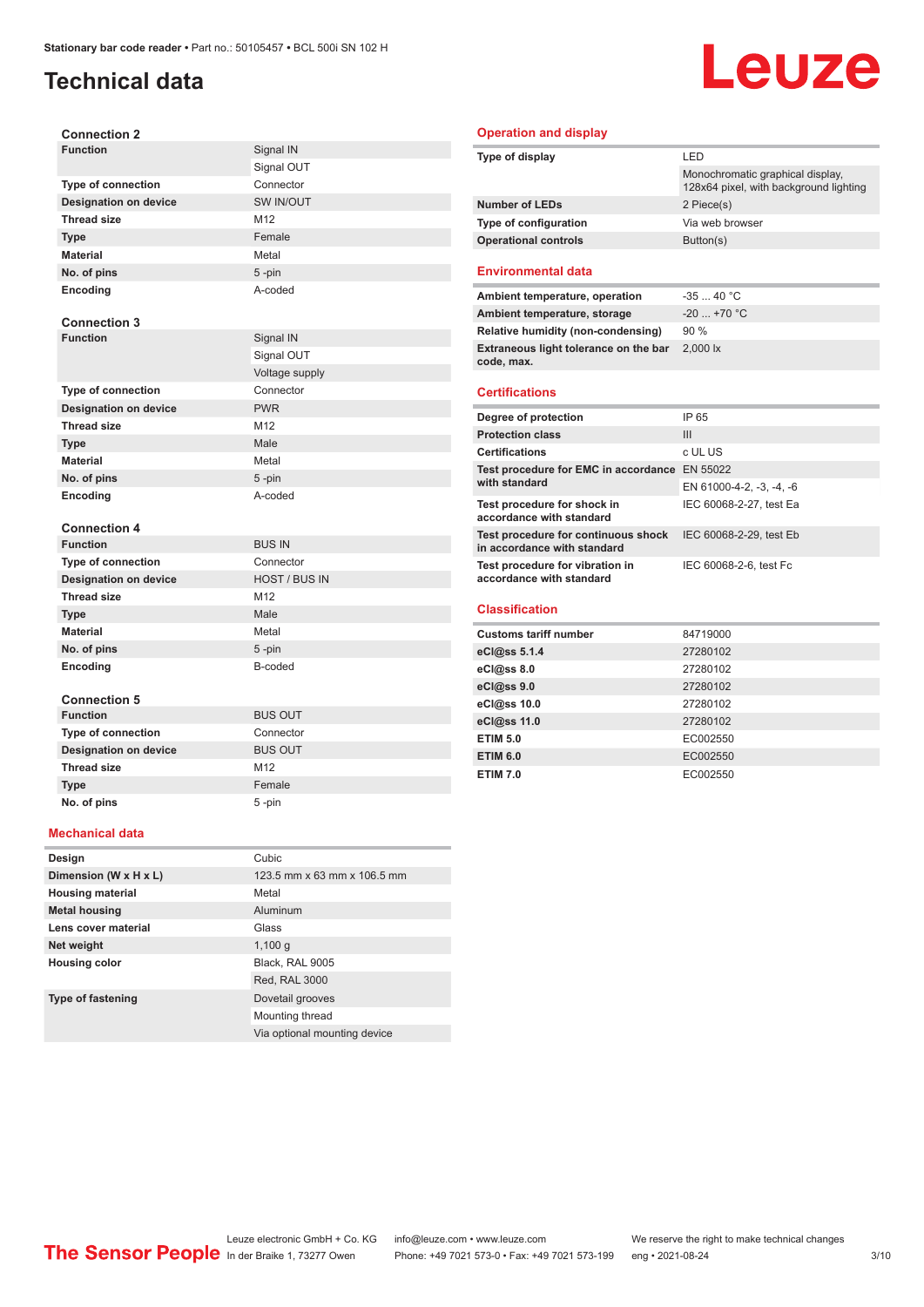# <span id="page-3-0"></span>**Dimensioned drawings**

All dimensions in millimeters



#### Leuze electronic GmbH + Co. KG info@leuze.com • www.leuze.com We reserve the right to make technical changes<br>
The Sensor People in der Braike 1, 73277 Owen Phone: +49 7021 573-0 • Fax: +49 7021 573-199 eng • 2021-08-24 Phone: +49 7021 573-0 • Fax: +49 7021 573-199 eng • 2021-08-24 4/10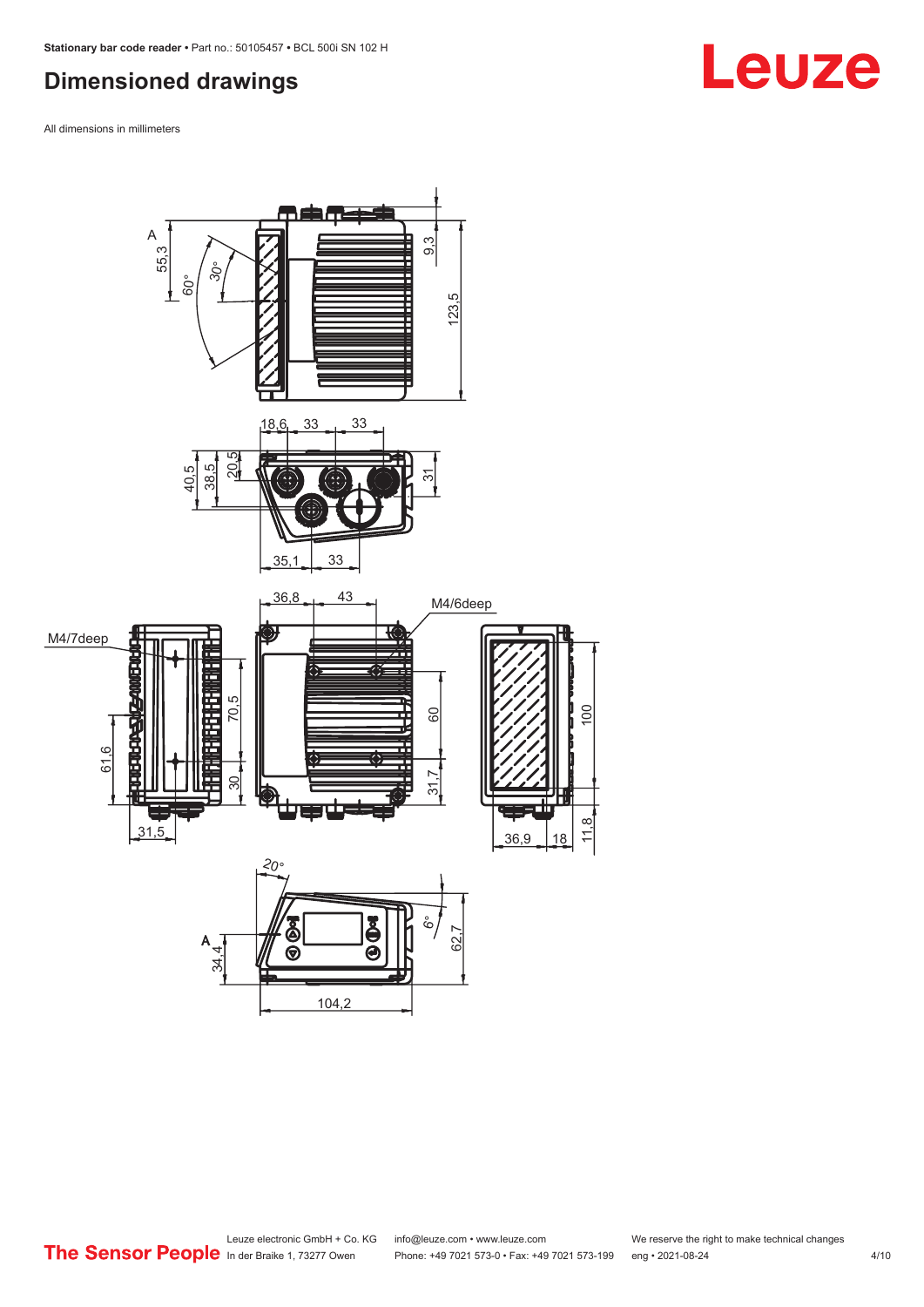# <span id="page-4-0"></span>**Electrical connection**

# **Connection 1 SERVICE**

| <b>Function</b>       | Service interface  |
|-----------------------|--------------------|
| Type of connection    | USB                |
| <b>Connector type</b> | USB 2.0 Standard-A |

### **Pin Pin assignment 1** +5 V DC

|   | +5 V DC    |
|---|------------|
| 2 | D- - Data  |
| 2 | D+ - Data  |
| 4 | <b>GND</b> |

# 4 3 2 1

#### **Connection 2 SW IN/OUT**

| <b>Function</b>           | Signal IN  |
|---------------------------|------------|
|                           | Signal OUT |
| <b>Type of connection</b> | Connector  |
| <b>Thread size</b>        | M12        |
| <b>Type</b>               | Female     |
| <b>Material</b>           | Metal      |
| No. of pins               | $5 - pin$  |
| Encoding                  | A-coded    |

# **Pin Pin assignment**

|    | <b>VOUT</b>       |
|----|-------------------|
| כי | SWIO <sub>1</sub> |
| ິ  | <b>GND</b>        |
| 4  | SWIO <sub>2</sub> |
|    | <b>FE</b>         |



#### **Connection 3 PWR**

| <b>Function</b>           | Signal IN<br>Signal OUT     |
|---------------------------|-----------------------------|
| <b>Type of connection</b> | Voltage supply<br>Connector |
| <b>Thread size</b>        | M12                         |
| <b>Type</b>               | Male                        |
| <b>Material</b>           | Metal                       |
| No. of pins               | $5 - pin$                   |
| Encoding                  | A-coded                     |

#### **Pin Pin assignment**

| и              | <b>VIN</b>        |
|----------------|-------------------|
| $\overline{2}$ | SWIO <sub>3</sub> |
| 3              | GND               |
| $\overline{4}$ | SWIO 4            |
| 5              | FE                |



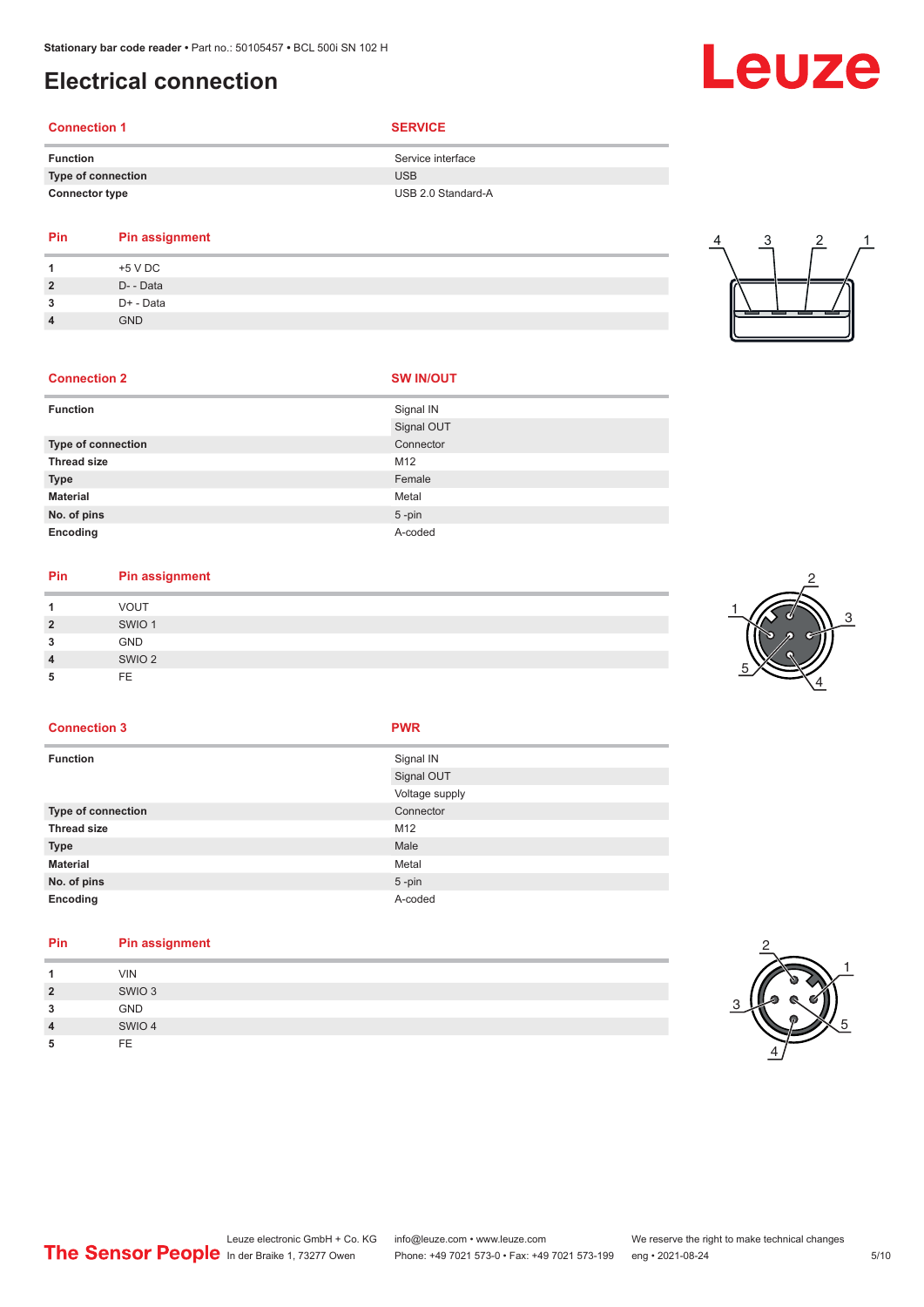# **Electrical connection**

**Connection 4 HOST** / BUS IN

| <b>Function</b>           | <b>BUS IN</b> |
|---------------------------|---------------|
| <b>Type of connection</b> | Connector     |
| <b>Thread size</b>        | M12           |
| <b>Type</b>               | Male          |
| <b>Material</b>           | Metal         |
| No. of pins               | $5$ -pin      |
| Encoding                  | B-coded       |

#### **Pin Pin assignment**

| и              | CTS / RX+ |
|----------------|-----------|
| $\overline{2}$ | TxD/Tx-   |
| 3              | GND_H     |
| $\overline{4}$ | RTS/TX+   |
| 5              | RxD/RX-   |



| <b>Function</b>           | <b>BUS OUT</b> |
|---------------------------|----------------|
| <b>Type of connection</b> | Connector      |
| <b>Thread size</b>        | M12            |
| <b>Type</b>               | Female         |
| <b>Material</b>           | Metal          |
| No. of pins               | $5 - pin$      |
| Encoding                  | B-coded        |

#### **Pin Pin assignment**

|                | <b>V CC485</b>  |  |  |
|----------------|-----------------|--|--|
| $\overline{2}$ | <b>RS 485 B</b> |  |  |
| 3              | GND 485         |  |  |
| $\overline{4}$ | <b>RS 485 A</b> |  |  |
| 5              | FF.             |  |  |

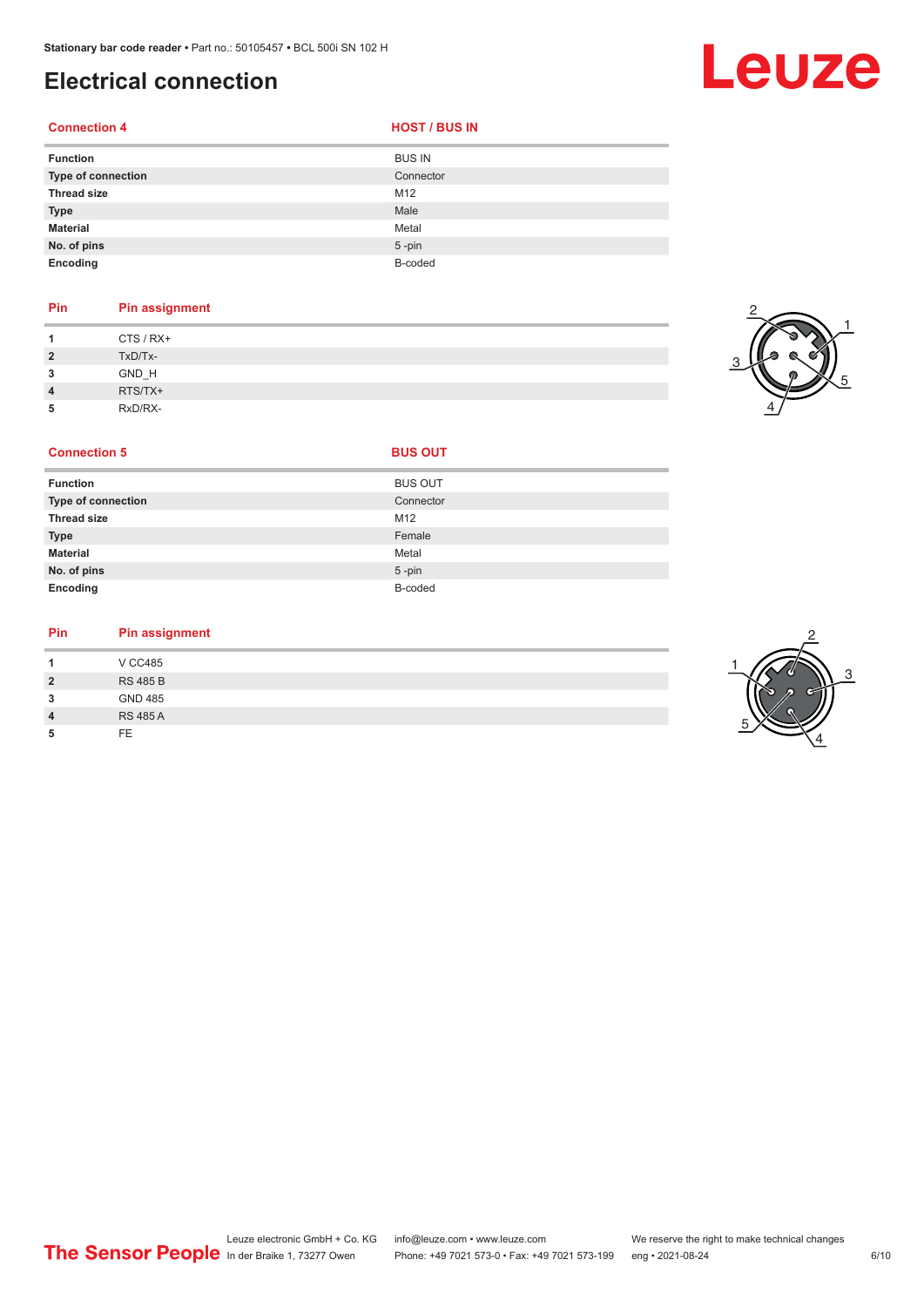# <span id="page-6-0"></span>**Diagrams**

## Reading field curve



x Reading field distance [mm]

y Reading field width [mm]

# **Operation and display**

| <b>LED</b>     |            | <b>Display</b>           | <b>Meaning</b>                  |
|----------------|------------|--------------------------|---------------------------------|
|                | <b>PWR</b> | Off                      | Device switched off             |
|                |            | Green, flashing          | Device ok, initialization phase |
|                |            | Green, continuous light  | Device OK                       |
|                |            | Orange, continuous light | Service operation               |
|                |            | Red, flashing            | Device OK, warning set          |
|                |            | Red, continuous light    | Device error                    |
| $\overline{2}$ | <b>BUS</b> | Off                      | No supply voltage               |
|                |            | Green, flashing          | Initialization                  |
|                |            | Green, continuous light  | Bus operation ok                |
|                |            | Red, flashing            | Communication error             |
|                |            | Red, continuous light    | Network error                   |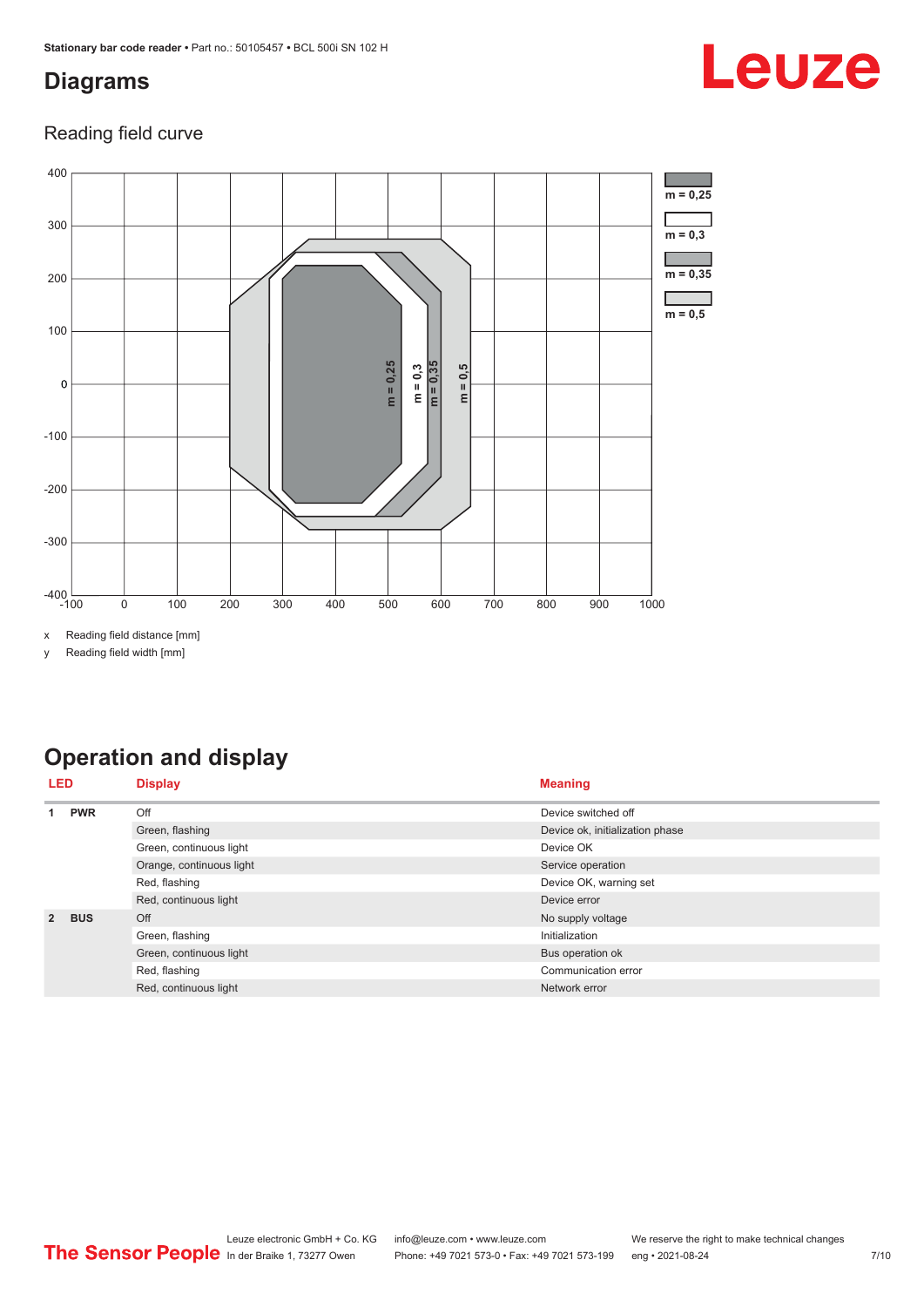# <span id="page-7-0"></span>**Part number code**

Part designation: **BCL XXXX YYZ AAA B**



| <b>BCL</b>  | <b>Operating principle</b><br>BCL: bar code reader                                                                                                                                                                                  |
|-------------|-------------------------------------------------------------------------------------------------------------------------------------------------------------------------------------------------------------------------------------|
| <b>XXXX</b> | Series/interface (integrated fieldbus technology)<br>500i: RS 232 / RS 422 / RS 485 (multiNet master)<br>501i: RS 485 (multiNet slave)<br>504i: PROFIBUS DP<br>508i: EtherNet TCP/IP, UDP<br>548i: PROFINET RT<br>558i: EtherNet/IP |
| YY          | <b>Scanning principle</b><br>S: line scanner (single line)<br>O: oscillating-mirror scanner (oscillating mirror)                                                                                                                    |
| z           | <b>Optics</b><br>N: High Density (close)<br>M: Medium Density (medium distance)<br>F: Low Density (remote)<br>L: Long Range (very large distances)                                                                                  |
| AAA         | <b>Beam exit</b><br>100: lateral<br>$102:$ front                                                                                                                                                                                    |
| в           | <b>Special equipment</b><br>H: with heating                                                                                                                                                                                         |
| <b>Note</b> |                                                                                                                                                                                                                                     |

# **Notes**

|  | Observe intended use!                                                                 |
|--|---------------------------------------------------------------------------------------|
|  | $\%$ This product is not a safety sensor and is not intended as personnel protection. |
|  | $\&$ The product may only be put into operation by competent persons.                 |
|  | § Only use the product in accordance with its intended use.                           |

 $\%$  A list with all available device types can be found on the Leuze website at www.leuze.com.

| <b>ATTENTION! LASER RADIATION - CLASS 2 LASER PRODUCT</b>                                                                                                                                                                                                                             |
|---------------------------------------------------------------------------------------------------------------------------------------------------------------------------------------------------------------------------------------------------------------------------------------|
| Do not stare into beam!<br>The device satisfies the requirements of IEC 60825-1:2007 (EN 60825-1:2007) safety requiations for a product of laser class 2 as well as the<br>U.S. 21 CFR 1040.10 regulations with deviations corresponding to "Laser Notice No. 50" from June 24, 2007. |
| $\%$ Never look directly into the laser beam or in the direction of reflected laser beams! If you look into the beam path over a longer time period, there is a risk<br>of injury to the retina.                                                                                      |
| $\%$ Do not point the laser beam of the device at persons!                                                                                                                                                                                                                            |
| Interrupt the laser beam using a non-transparent, non-reflective object if the laser beam is accidentally directed towards a person.                                                                                                                                                  |
| $\%$ When mounting and aligning the device, avoid reflections of the laser beam off reflective surfaces!                                                                                                                                                                              |
| $\&$ CAUTION! Use of controls or adjustments or performance of procedures other than specified herein may result in hazardous light exposure.                                                                                                                                         |
| $\&$ Observe the applicable statutory and local laser protection requisitions.                                                                                                                                                                                                        |
| $\ddot{\varphi}$ The device must not be tampered with and must not be changed in any way.<br>There are no user-serviceable parts inside the device.<br>Repairs must only be performed by Leuze electronic GmbH + Co. KG.                                                              |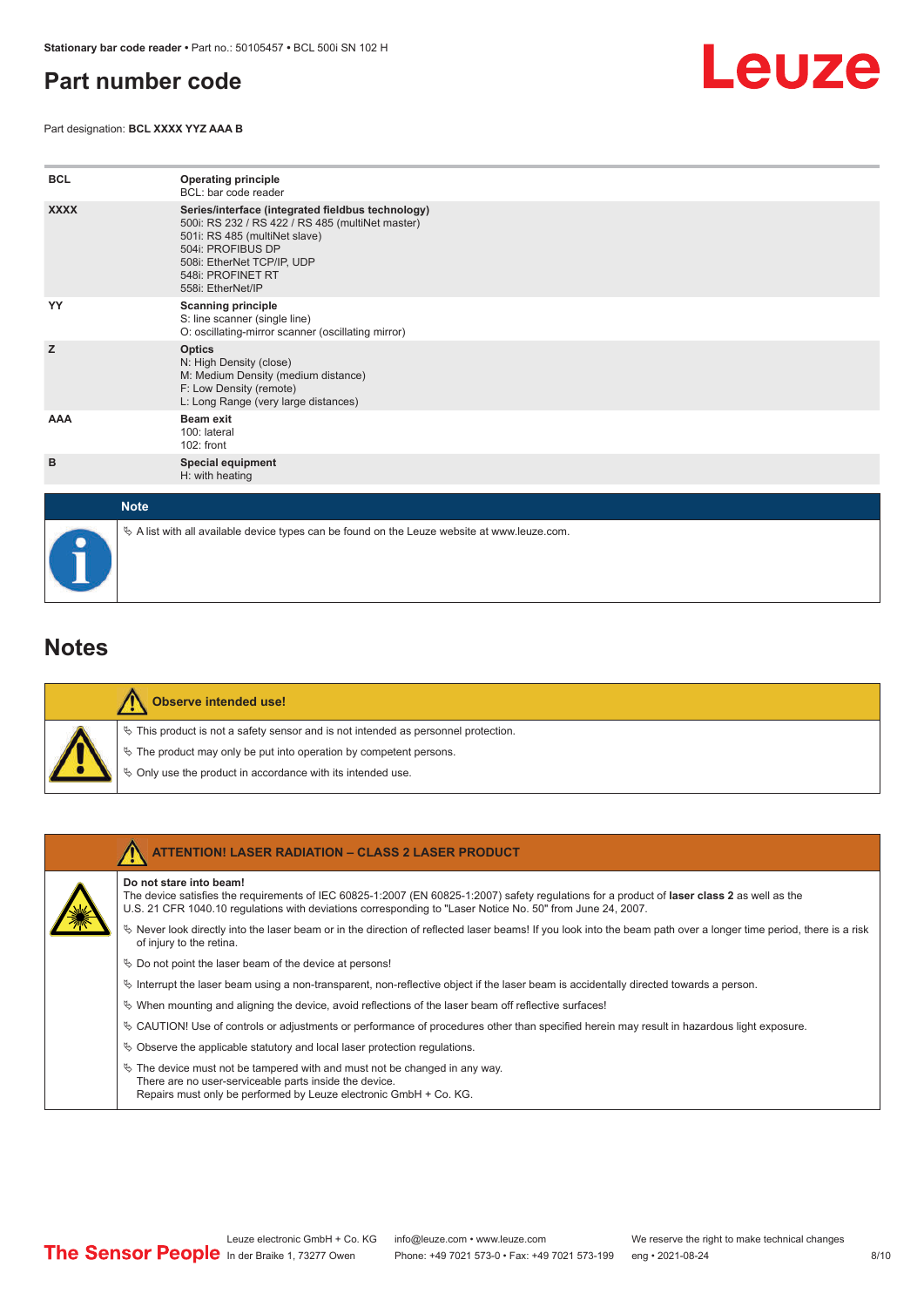# <span id="page-8-0"></span>**Notes**





## **Accessories**

# Connection technology - Connection cables

|             | Part no. | <b>Designation</b>     | <b>Article</b>   | <b>Description</b>                                                                                                                                         |
|-------------|----------|------------------------|------------------|------------------------------------------------------------------------------------------------------------------------------------------------------------|
| ₿<br>W<br>⊢ | 50132079 | KD U-M12-5A-V1-<br>050 | Connection cable | Connection 1: Connector, M12, Axial, Female, A-coded, 5-pin<br>Connection 2: Open end<br>Shielded: No<br>Cable length: 5,000 mm<br>Sheathing material: PVC |

# Connection technology - Interconnection cables

|          |                      | Part no. | <b>Designation</b>              | <b>Article</b>        | <b>Description</b>                                                                                                                                                                                                                    |
|----------|----------------------|----------|---------------------------------|-----------------------|---------------------------------------------------------------------------------------------------------------------------------------------------------------------------------------------------------------------------------------|
| $\alpha$ | $\circ$ $\circ$<br>e | 50107726 | KB USB A - USB A                | Interconnection cable | Suitable for interface: USB<br>Connection 1: USB<br>Connection 2: USB<br>Shielded: Yes<br>Cable length: 1,800 mm<br>Sheathing material: PVC                                                                                           |
|          |                      | 50135254 | KDS PB-M12-4A-<br>M12-4A-P3-050 | Interconnection cable | Suitable for interface: PROFIBUS DP<br>Connection 1: Connector, M12, Axial, Female, B-coded, 2-pin<br>Connection 2: Connector, M12, Axial, Male, B-coded, 4-pin<br>Shielded: Yes<br>Cable length: 5,000 mm<br>Sheathing material: PUR |

# Connection technology - Terminating resistors

| Part no. | <b>Designation</b> | <b>Article</b>  | <b>Description</b>                                                                                                                 |
|----------|--------------------|-----------------|------------------------------------------------------------------------------------------------------------------------------------|
| 50038539 | TS 02-4-SA         | Terminator plug | Suitable for: MultiNet Plus, PROFIBUS DP<br>Connection 1: Connector, M12, Axial, Male, B-coded, 4-pin<br>Function: Bus termination |